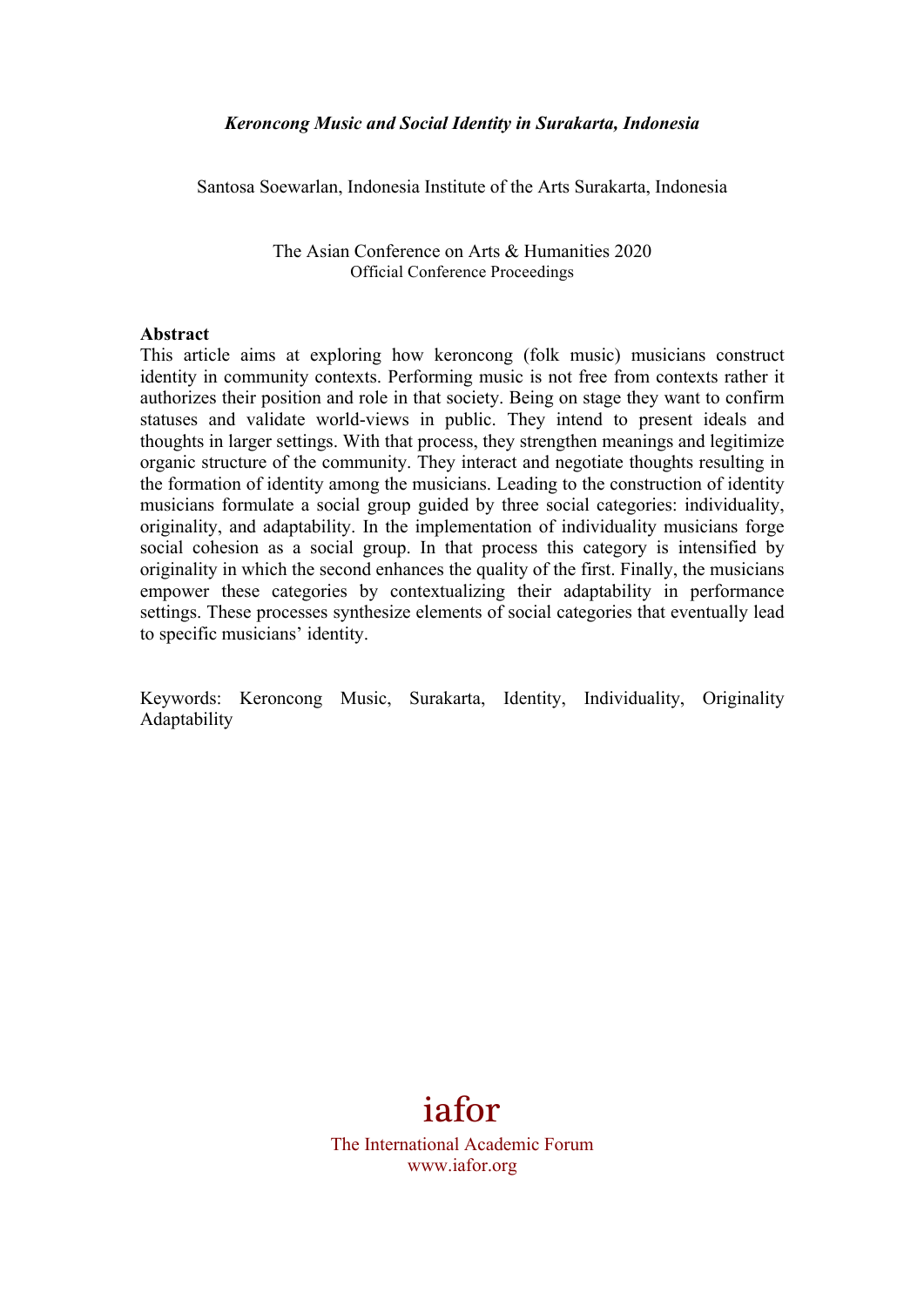### **Introduction**

Keroncong, a folk music popular in Surakarta, was thought of as originated from Portuguese in 16th century even if only view evident was associated with the history. Nowadays, this music becomes the most popular among groups of community in urban city Solo (the nickname for Surakarta city, Central Java, Indonesia).

In addition to its popularity in recent time keroncong was also well-known in the mid of 20th century not only among Javanese but also among Japanese people. This was because the Japanese intended to keep memories when occupying Indonesia (Frederick, William H, 2011). Even if the Japanese occupied Indonesia in a very short time (1942-1945), they had deep understanding of the music. That was why they also promoted the keroncong for their cultural diplomation with Indonesian more specifically with Javanese people. Many of the Japanese, especially senior people who used to live in Java during colonialization time, liked singing keroncong pieces and some of the songs are still popular among Japanese in Japan today.

Keroncong is also popular in schools and among community people in Surakarta. Elementary, secondary, and high school students play keroncong instruments and sing for the music. They learn keroncong in classes or in extracurriculler activities among their colleagues for fun. At home, they also listen to the music from radio, television, and you-tube occupying their spare time before they study for the schools.

In universities students play the music both in intra- and extracurricular activity. Some of them learn the music in campus and some others play in community for living. It is in this contexts that they can develop knowledge and skills for the music. Some other students play the music for strengthening social meaning and significant. Small number of the students intend to play the music more seriously with professional keroncong players and singers. In this contexts they become the members of the community demanding them to be more involved in that keroncong group.

Students from universities are more likely to learn the keroncong for different purposes. They who want to study for developing knowledge and theories will focus on approaches and methods in the field of music.

The purpose of this study is to explore how musicians in keroncong performances and rehearsals make sense of social categories to formulate identity in that contexts. Since performance and rehearsals are not free from contexts musicians use them to initiate the construction of the identity. Using three social categories they can construct identity relevant to their environments and social settings.

### **Social Contexts of Performances**

In the above mentioned contexts a group of musicians get involved in deep process in which every member exploits specific interests. Being in the community they must be aware of their positon in making sense of the settings and situations.

Like many other art activities keroncong music exists in specific social environments resulting in the close relations between the group and social activities. There are some dynamic process in which keroncong musicians adjust their orientation with the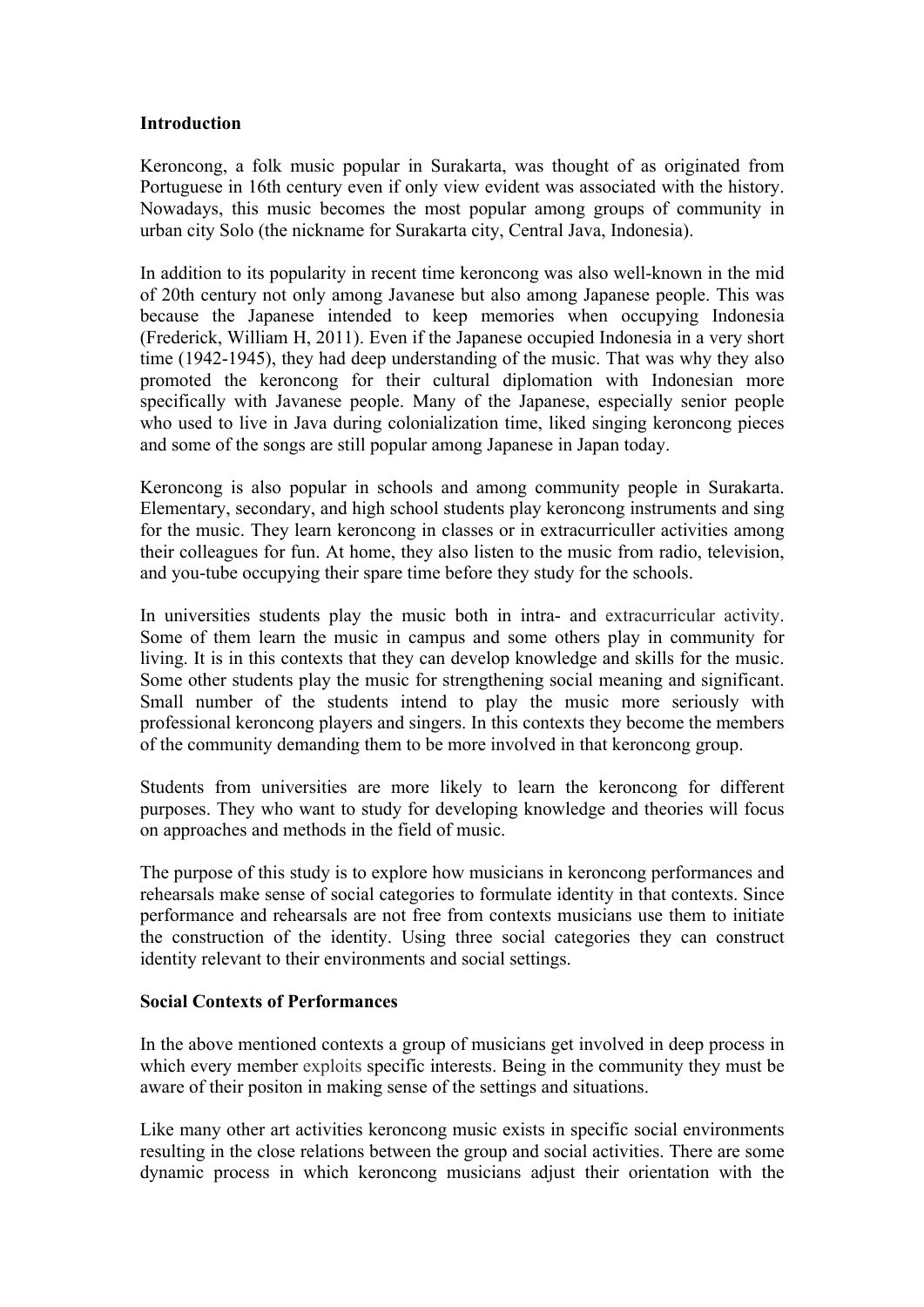environments. Performing keroncong does not occur in a vacuum in which musician think of only music or they may not orient on nothing more than aesthetic dimension. Musical performances signify musician's concepts resulting in mirroring world-views of the musicians. On the other hand, music also represents what happens in community since ideas in community inspire the concepts underlying the performances. What musicians play are the manifestation of the community concepts. Music is also useful in community live by emphasizing the recent ideas of society where they exist. Reacting to this issue Jim Watkins strongly maintains the issue by saying that *"*The purpose of appreciating a work of art is not to determine the worldview that shaped it, but to allow the work of art to shape, challenge, question, and enrich our own worldviews"(Watkins, 2020). Maarten Van Opstal & Jean Hugé, on the other hand, provide different angle in criticizing this issue by believing that to "reconcile variety of worldviews and knowledge systems in joint social development worldviews construct is urgently needed" (Van Opstal, 2013). They think that through this process new worldview will appear as needed by community that tries to make sense of social development in current society. Yazhong Deng commented on this issue by saying that others, self, the interaction of self and others are elements that support the formation of worldview (Deng, 2019).

The importance of music in society can be seen from how performances provides meanings to social events like ceremonies and rituals. The relationship between music and social events creates certain atmosphere ensuing strong condition in that community. It is through this process that music can enhance the power of the music to audiences and their contexts.

### **Categories in Social Context**

Being in social setting, musicians create social categories that are meaningful in their group and environments. These categories are socially sensitive, adjusting with the conditions and atmosphere, and for that reason musicians keep them as a means of orientation in social settings. Since the categories are essential in the formation of thoughts they can be used for laying some ideas in social interactions.

In the intensive process of social environments the social categories mediate musicians' world-views and the social conceptions leading to the dynamic of social interaction and in turn help the formation of ideals among the members of the group (Deng, 2019). Using these categories they share feeling, expectations, orientations, and hopes.

The social categories help musicians choose directions to reach their goals. These categories make the musicians feel convenient to live among people in that community. Among many categories involved in that social processes three categories seem to be significant in fostering the social interaction. I believe that musicians are aware of these categories and keep them to conduct musical activities in that community.

What is the importance of the three categories in the group considering that many other categories also exist in the community. These categories lead to the way the members of the group manage the behavior and the way they think of group activities because they share similar experience in the same social settings.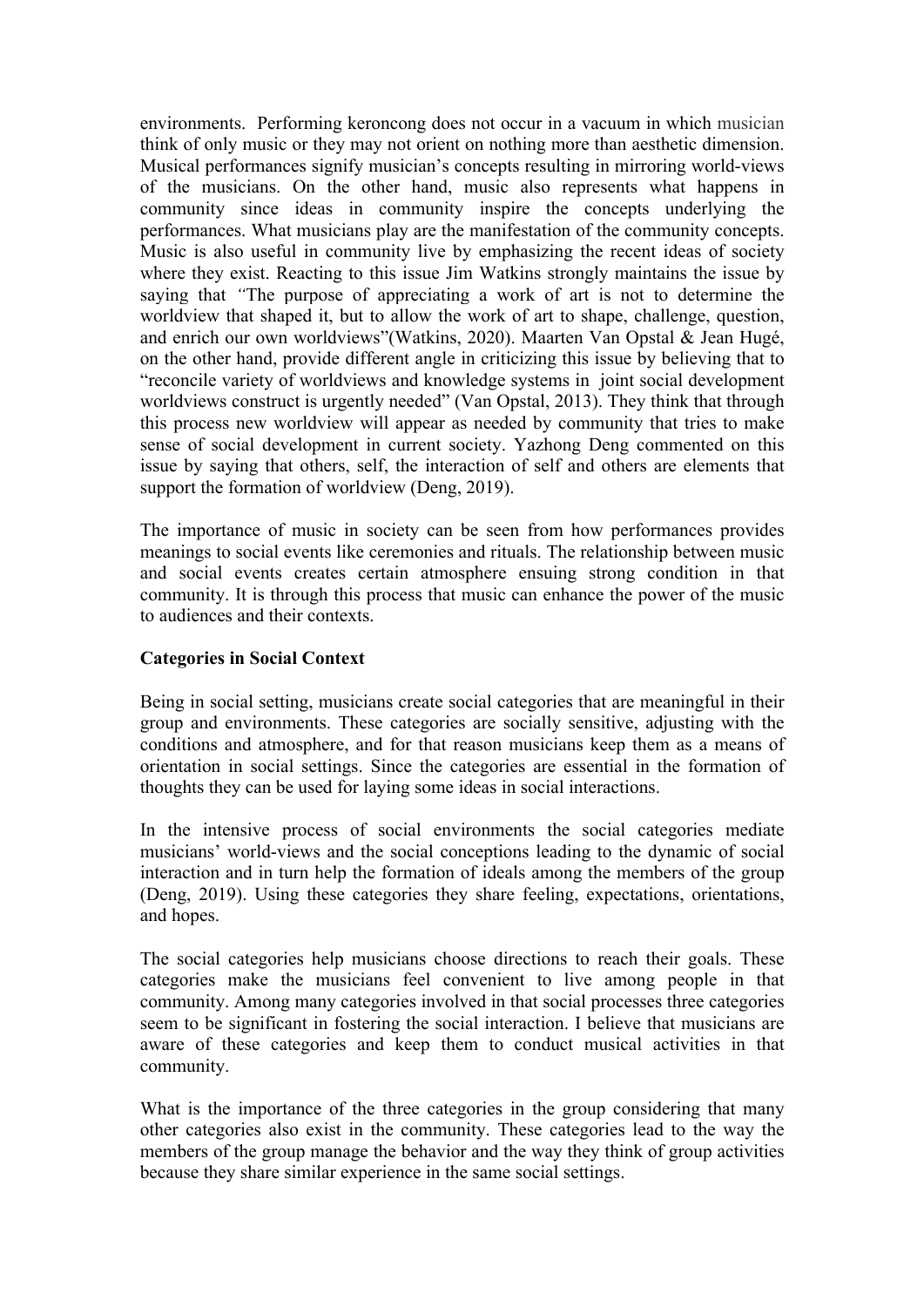Among musicians in Barona group, the young keroncong musicians in Surakarta municipality, the three categories emphasize more on the condition of the group than other categories in the context. Using them in musical activities musicians can create better conditions to achieve better rehearsals and performances. Each category will work in connection with other categories resulting in reaching the goal of the group. The success of the group depends so much on the dynamic relation among these categories. All of the members make efforts to support the process by keeping the categories accesible in performing activities.

The three categories are individuality, originality, and adaptability. Since they are significant in making sense of social conditions I will explore them by contextualizing them in a specific setting using relevant contexts.

### **Individuality**

Individuality means something about person, a human being in his/her own existence. In this situation, musicians think of the self even if they are in a group of professionals. They assume that being in social activities is a means of expressing self in wider contexts. They need to orient themselves among other people to show that they have something peculiar for the community.

In rehearsals or performances musicians are aware that an autonomy allows them to negotiate relationship with other members and to transact their position in the community. It is in this sense that they create specific characters leading into a distinctive qualities. Persons appear to be part of the whole system in which everyone plays part in relation to other people. Thus, a person cannot behave as he/she wants it to do without thinking of their colleagues in the group.

Being in social contexts musicians exist in a place where all of the members of a group have the same interest and orientations. This occurs when everyone feels being in-group and follow the same regulation and duty for the development of the society. In other words, orientation of a process and its result will accomodate the aspirations of the people in that community.

Even if individuality has something to do with a person, this category works well when a musician meet his/her colleagues in a group. This category achieves better quality by being in comparison with others and it contrasts with different characters of things and people. Individuality works in relation to others and among the most significant feature of the category is its role to format the quality of an individual. It is the category that gives direction to orient what musicians think and do on stage and on rehearsals before they perform.

Individuality implies many sub-categories such as "it is me", the awareness of self, and the ability to perceive oneself in a clear condition. Through this process seeing oneself through deep reflection is urgent thing to do in order to get objective perception of self (Rödl, 2018). Anyway, individuality can be seen as a means of indicating the way people affiliate with a group of people; to whom a person associates when he/she performs a specific behavior in a particular setting.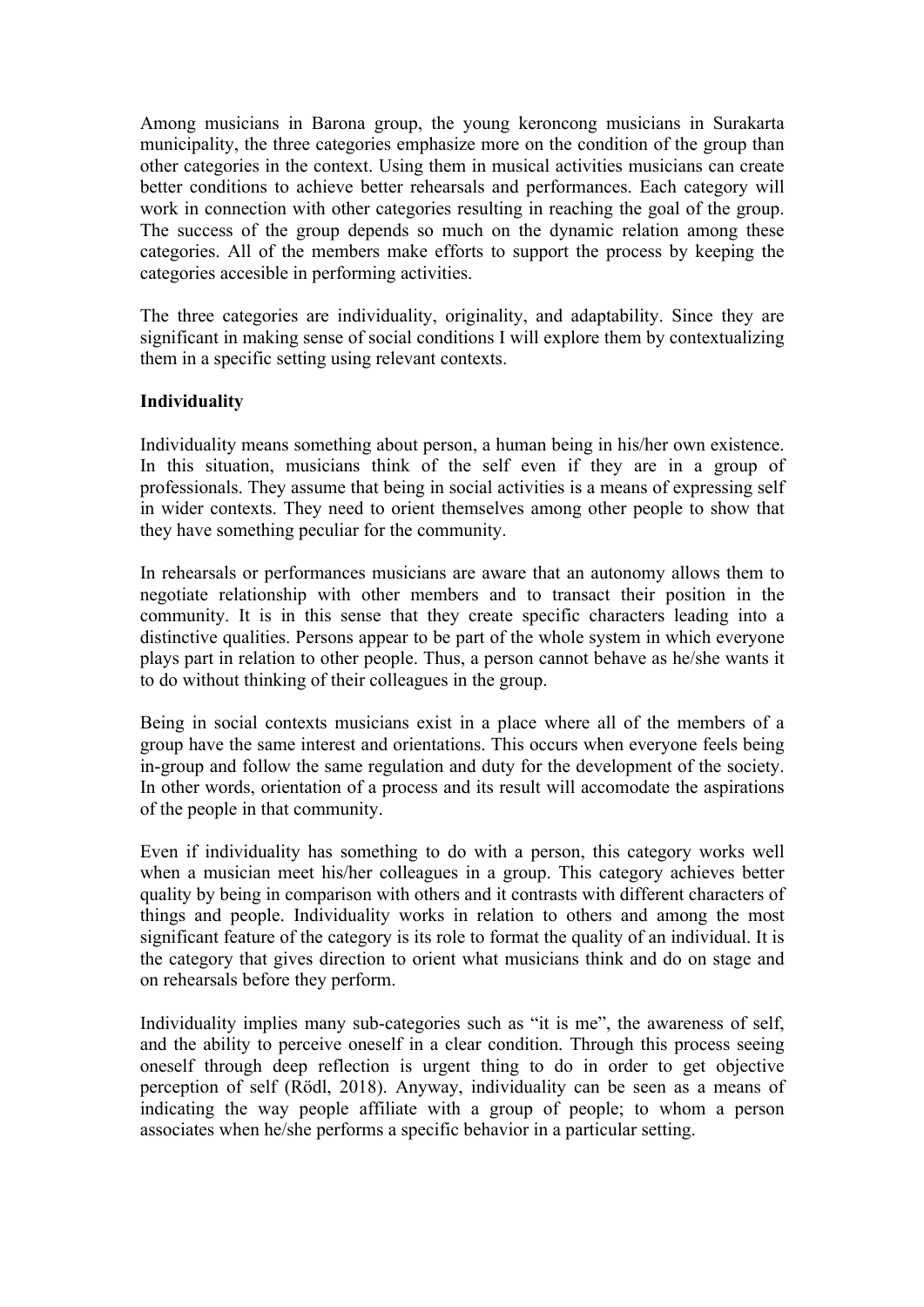In wider sense, individuality shows how a person creates a sense of attachment in an environment using particular orientation to reach a specific goal. It is a means of negotiating relationship in a healthy condition when an individual person manages to be in-group with a personal expectation and assumption.

# **Originality**

In dealing with individuality musicians try to keep aspects of the social process original without any imitation. What they think and behave are real, manifesting what they have in their mind not something out there. They want to maintain contexts, issues, and relationship fresh and genuine. In sustaining the dynamic of social process musicians avoid artificiality, something not essential in the group. Musicians cannot just use any value but they must combine proper values in which "a person's value orientation and his or her view on how to understand the world and the capabilities it offers, the lens through which the world is seen"(van Egmond  $\&$  de Vries, 2011).

Musicians gain originality by reflecting notions from culture and religion as well as from social environments. They may conduct "experiments" through social participation and criticism intending to gain new ideas on proper perspective. This is not just a trial and error process manifesting any behavior but it is an observation to adjust the relevant thoughts. This process needs contemplation and reflections otherwise it will not result in the ideal conceptions.

The main character of this category is authentic meaning reliability to keep the character of the group. This category becomes significant in this context because it maintains the essence of the group and at the same time sustain the legitimate status of each individual. What essential to keep social process is to escape from unnecessary relations that lead to the wrong interpretation of what people want to say in that process. Essentially, originality requires good perception of what should be kept the relevance of behavior in the group. Thus, the members of the group should rely on mutual understanding that lead to the solidity of the community.

The reason why originality becomes significant factor to foster identity is because it can see a thing in a larger situation. Sheril D. Antonio, for example, posits that originality is a complex phenomenon, like what happens in evaluating art, more just what we can see in everyday life

but more importantly, see them in a larger cultural and global context. When it comes to looking at a work of art, I ask them to try and see it in a variety of ways: first by assessing the individual elements in the visual text itself; then to try and see it from artist's perspective by carefully looking for revealing clues in the work of art; and finally to try and see what it wants to be – without attachments to either the creator intention or our desire as spectator (which might not be possible) (Antonio, 2016).

What I intend to say here is that to gain a sense of originality we have to go beyond what ordinary people can see and think and this is important step in getting the real originality valuable in this context. Using this view we can avoid the vagueness that we may experience when we do not implement the critical way of thinking.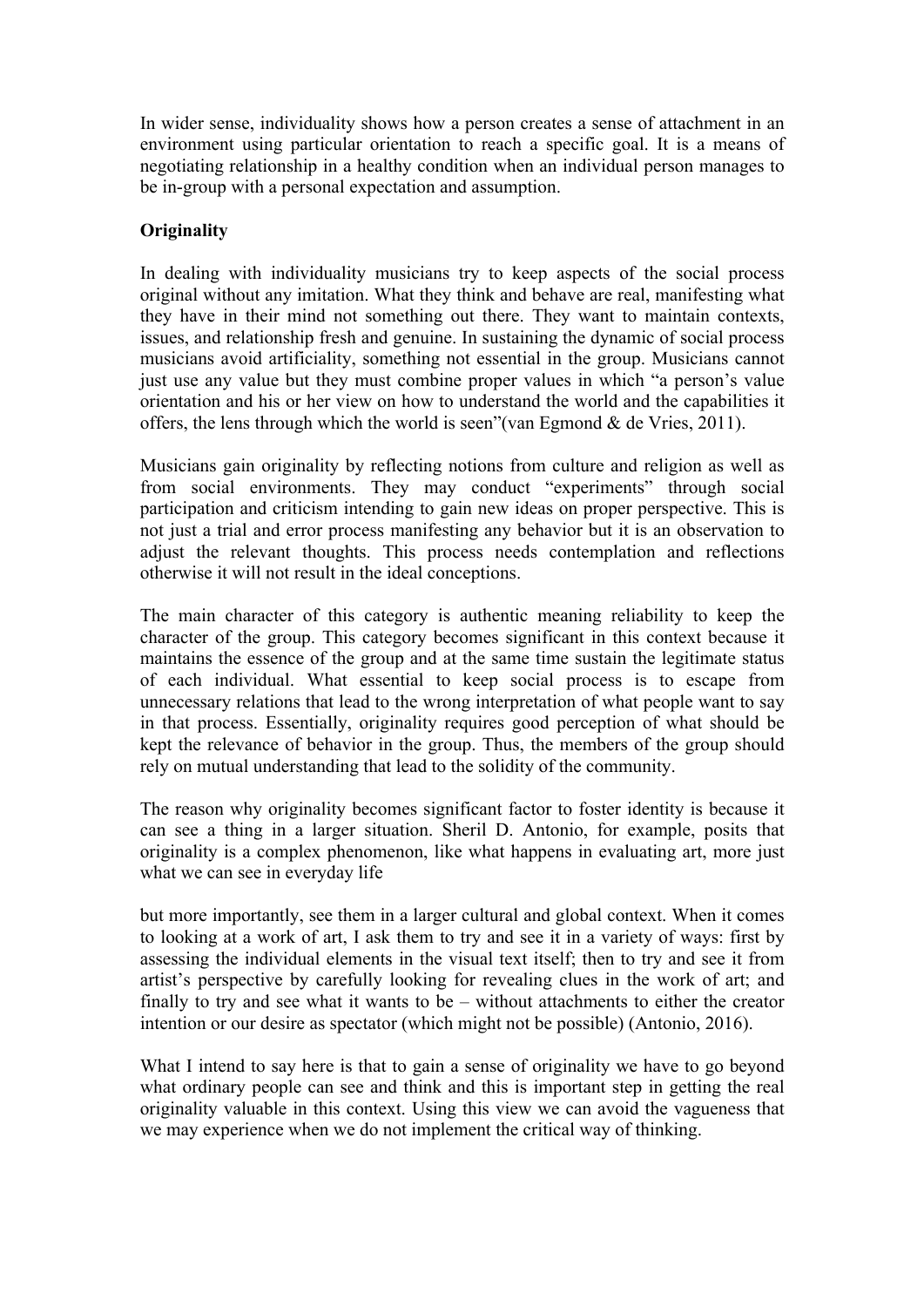## **Adaptability**

This category is crucial in the development of social identity because it evaluates and criticize the environments by making sense of relevant categories. In this sense, the pertinent categories are individuality and originality. To adapt other categories demands flexibility in which an individual considers environments as potential elements to construct identity. Interconnection among categories is the key to initiate the formation of identity.

Implementing adaptability category needs capability to compromise personal desire and group needs. The use of this category is for fostering moderate condition in which people feel comfortable being in new social settings. Thus, flexibility is required to adopt something applicable in a certain environment. This is more than just adjusting someone concept but more importantly to make wise decision. It is the process of demolishing doubt with proper consideration to avoid unnecessary condition.

To achieve this goal someone needs to apply a genuine and intelligence thoughts leading into better condition of society. In performances, musicians need to be alert to a negative impact of a disadvantage category. Avoiding this category musicians need to be consistent to commit with all of the considerations implied by the members of the society. By using this strategy people will reach the destination.

## **Identity**

From the above discussion we can say that musicians exist in community using personal values and they use specific orientations that make sense of categories in the group. Three categories create strong orientation to formulate identity where groups of musicians intend to orient in their activity. Using these categories they want to promote individuality and at the same time reach originality of their aspects of live as well as to adapt social values to make sense of their community.

Using three social categories musicians construct identity for making ideals among members of the group. These musicians make use of them as a means of keeping the group solid in dealing with the dynamic of social interactions. Every member of the group tries to be active in the social settings fulfilling requirements for the interactions. All of the members eventually develop group awareness for constructing the identity meaningful for the group. When this occurs musicians can develop mechanism that fosters the solidarity among colleagues.

The formulation of identity is crucial in the group for keeping the behavior in line with the group and the community. Jess Wistlestone believes that owning identity has benefit not only for directing orientations but also for making decisions to be confidence in making choice between options. She said: "Having a sense of what kind of person you are makes it much easier to decide how you should behave, and to have confidence in your choice between options" (Wistlestone, n.d.).

Constructing identity is a long process using several social categories in a changing situations and interactions (Todd, 2005). It is in this sense that all of the aspects of categories are interacting to get better sense in that community. Musicians who exist in this situation are implementing all of the considerations suitable for the process.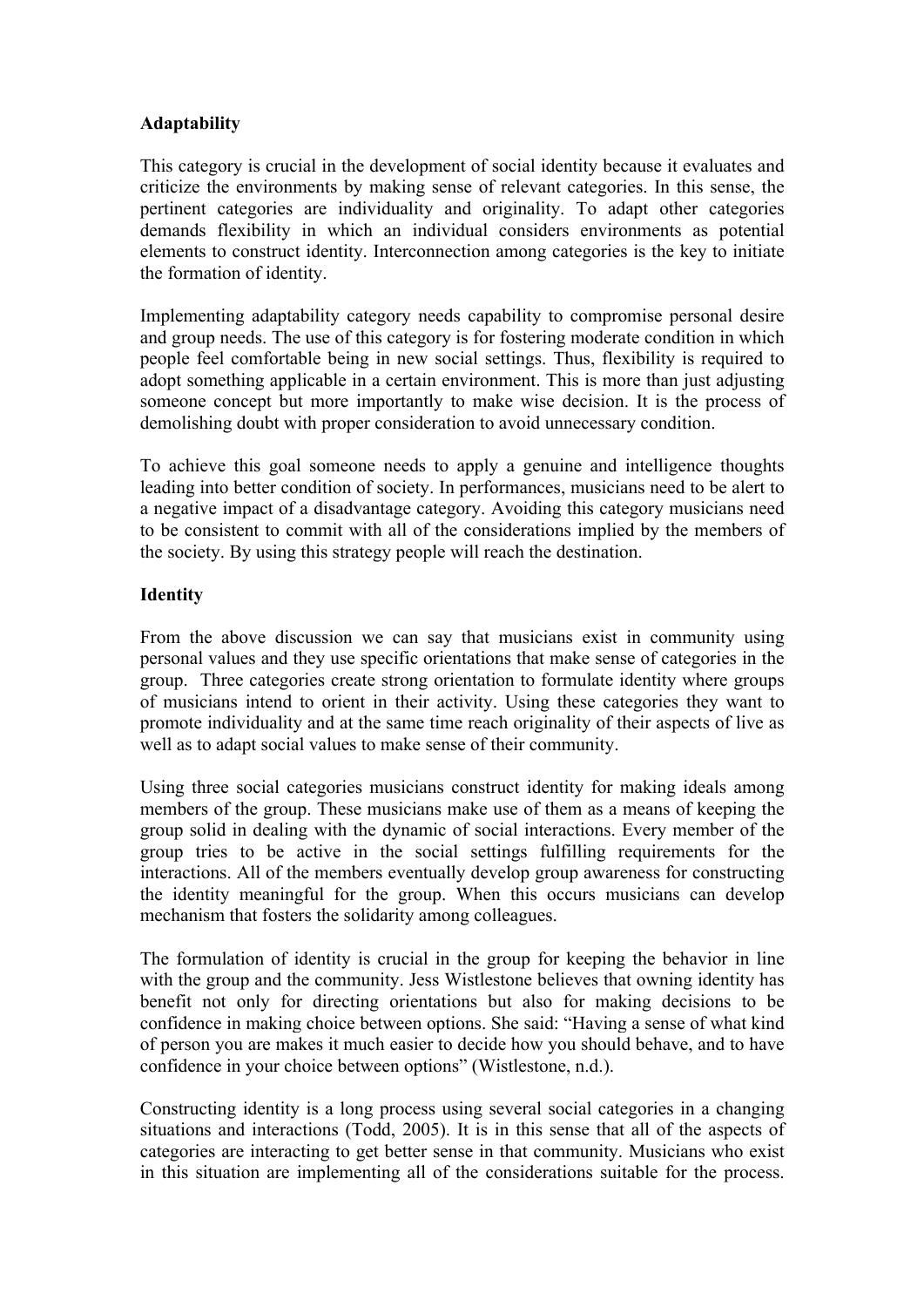When this occurs musicians feel convenient both in the group and in the community. Being in the situation makes them appropriate to express musical concepts that eventually inspire other people in that group. By using this strategy musicians may be able to emphasize the events to get meaningful values in social environments. Since the musical concepts are powerful in the formation of feeling audiences may experience deep impression such as giving them inspiration to the strength to-live (Yoshitaka, 2007). Experiencing the intensive atmosphere like this leads people intend to re-orient themselves not only at the time of performances but also after the musical concerts. I believe that this is the best contribution of the music to the community at large. By using this "technique" audiences can makes associations proper for their world-view. The process of constructing identity among musicians in rehearsals and performances can be seen in the following Figure 1.



Figure 1 The construction of identity using individuality, originality, and adaptabilty in social category

### **Conclusions**

Among many categories that exist in relation with musicians and community three categories are dominant in the process of constructing identity in performances and rehearsals. These categories (individuality, originality, and adaptability) are interconnected one another in such a way that musicians can make sense of self and group among people in performances. Constructing identity is an active process in which musicians are aware of their position and they know what to do in what kind of environments they will behave and how to do it properly. Using music they can make sense of social setting to become their own and at the same time they implement world-view to gain solidarity in the community. Thus, constructing identity requires active participation and knowledge of better future and development.